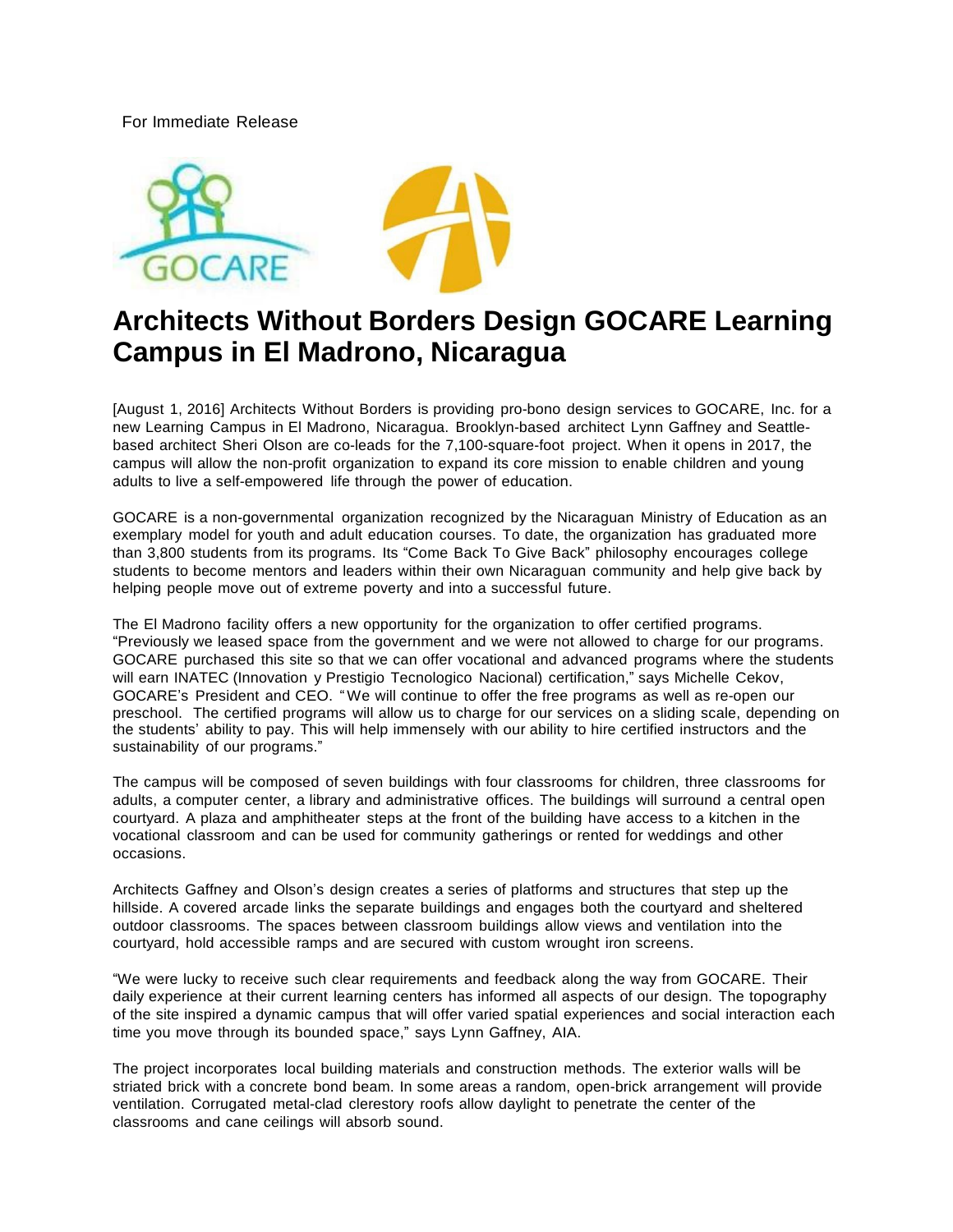"We wanted to find ways to involve local craftspeople and realized that the wrought-iron screens between the buildings are a great opportunity for a variety of artisans to contribute their own designs," says Sheri Olson, FAIA, "Accent colors on the doors and other elements are drawn from Nicaraguan folk paintings."

"We are so thankful for this partnership with Architect Without Borders in helping to make our dream facility a reality," says Cekov.

### **ABOUT GOCARE:**

GOCARE Inc. is a nonprofit 501(c)(3) charity headquartered in Ventura, Calif. Throughout its tenure, GOCARE Inc. has worked closely with local residents and communities to create and integrate educational, health and economic development programs into its curriculum, including adult education through reading and math, pre-school, day care, computer instruction, English instruction and vocational training.

GOCARE Inc. is a legal non-governmental organization that has been recognized by the Nicaragua Ministry of Education as an exemplary model for adult education courses. To date, GOCARE Inc. has helped more than 3,800 students graduate from its programs with the core philosophy of the "Come Back To Give Back" mentorship and leadership. While pursuing college degrees, students become mentors and leaders within their Nicaraguan communities and help "give back" by teaching others the skills needed to move out of extreme poverty into a bright, successful future.

For more information about GOCARE Inc. or to make a donation, please call 805-275-4366 Or visit [www.gocarekids.org.](http://www.gocarekids.org/)

#### **GOCARE MEDIA CONTACTS**

Consortium Media (805) 654-1564 Denise Bean-White, ext. 111 [dbw@consortium-media.com](mailto:dbw@consortium-media.com) Alicia Rock, ext. 116 [Alicia@consortium-media.com](mailto:Alicia@consortium-media.com)

### **ABOUT ARCHITECTS WITHOUT BORDERS:**

Architects Without Borders-Seattle volunteers collaborate with underserved communities to design and implement ecologically sensitive, culturally appropriate, life-changing projects. Our core values are: effective and appropriate design is vital to improving communities and the environment; collaborative long-term relationships with communities are essential to providing effective design assistance; exchange of knowledge and skills empowers both communities and designers; and interdisciplinary integrated design solutions maximize the positive impact of our projects. Volunteers are fundamental to our work. We believe thoughtfully built infrastructure can help address root causes of poor health and economic development, but communities around the world lack access to architecture and design services.

For more information about Architects Without Borders or to make a donation, please visit [www.awb](http://www.awb-seattle.org/)[seattle.org/.](http://www.awb-seattle.org/)

#### **ABOUT LYNN GAFFNEY ARCHITECT, PLLC**

Based in Brooklyn and founded in 1997, Lynn Gaffney Architect, PLLC is a full-service architecture firm published nationally (i.e. Dwell, Metropolitan Home, and New York Times). Lynn Gaffney Architect's